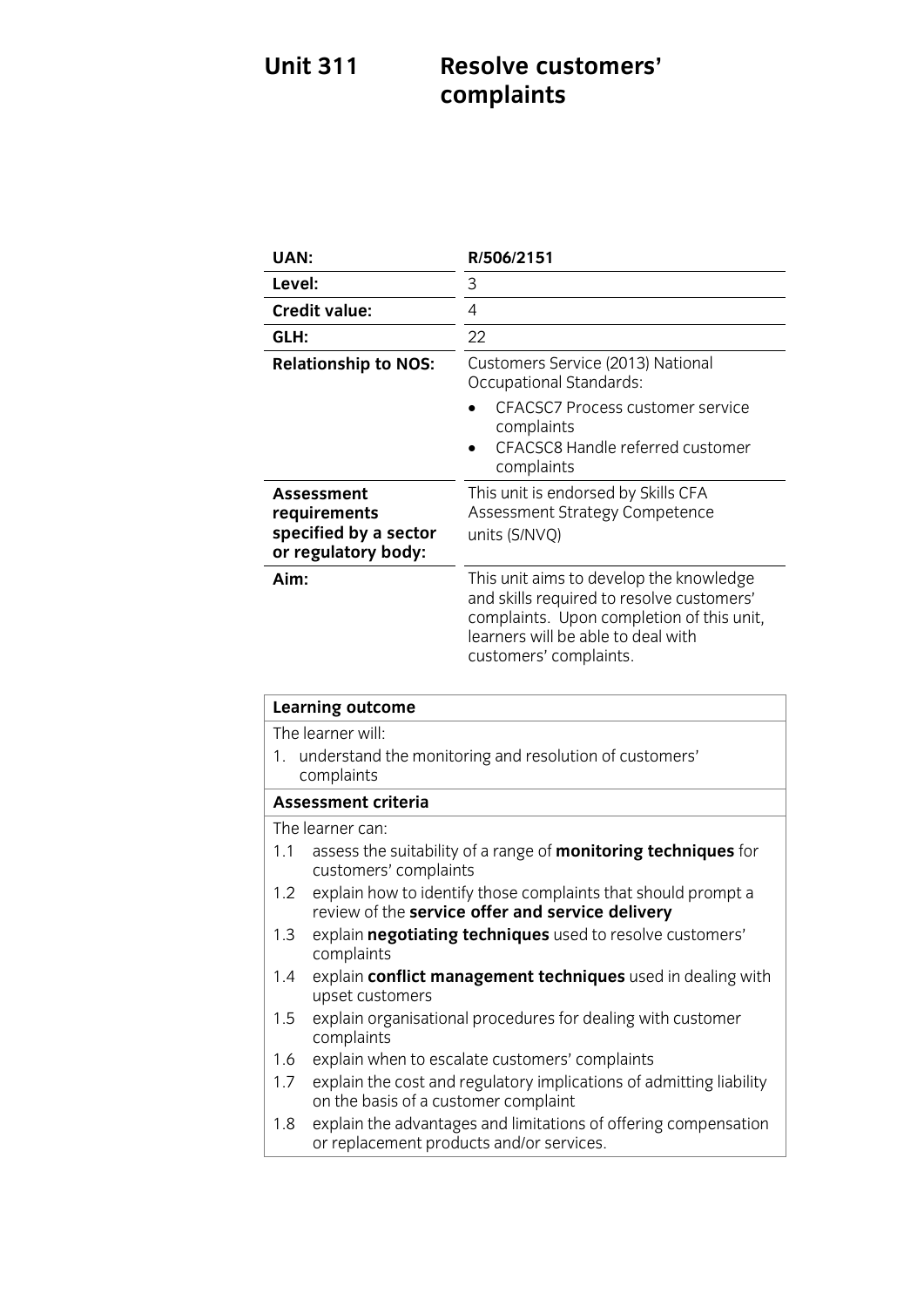### **Assessment guidance**

- customer feedback
	- customer records<br>• sales
	- sales<br>• returi
	- returns

**Service offer:**<br>This details what an organisation will do for a customer, what level of customer service will be on offer and the limit of what will be offered. It also ensures consistency in the service offered. also ensures consistency in the service offered.

**Service delivery:**<br>This is about getting the goods or services to the customer in the optimum or agreed timescale eg from the number of people who can be waiting in a queue at the till before assistance must be requested to the length of time callers should be waiting before answered or the length of time callers should be maining before answered to keeping to an agreed product delivery time.

- **Negotiation**<br> **Negotiation**<br> **A** *ntenate for any discussion* 
	- prepare for any discussion<br>• be confident
	- be confident
	- share information
	- listen
	- be ready for compromise
	- close with confirmation

### **Conflict management techniques:**

- listen
- be assertive not aggressive
- remain calm
- show understanding and be prepared to seek a solution
- consider a compromise
- recognise when it is not working and when to involve others

- **professional discussion** 
	- reflective account
	- questioning
	- organisational policies and procedures\*
	- conflict management techniques
	- service offer
	- refund policy<br>• knowledge ba
	- knowledge base content\*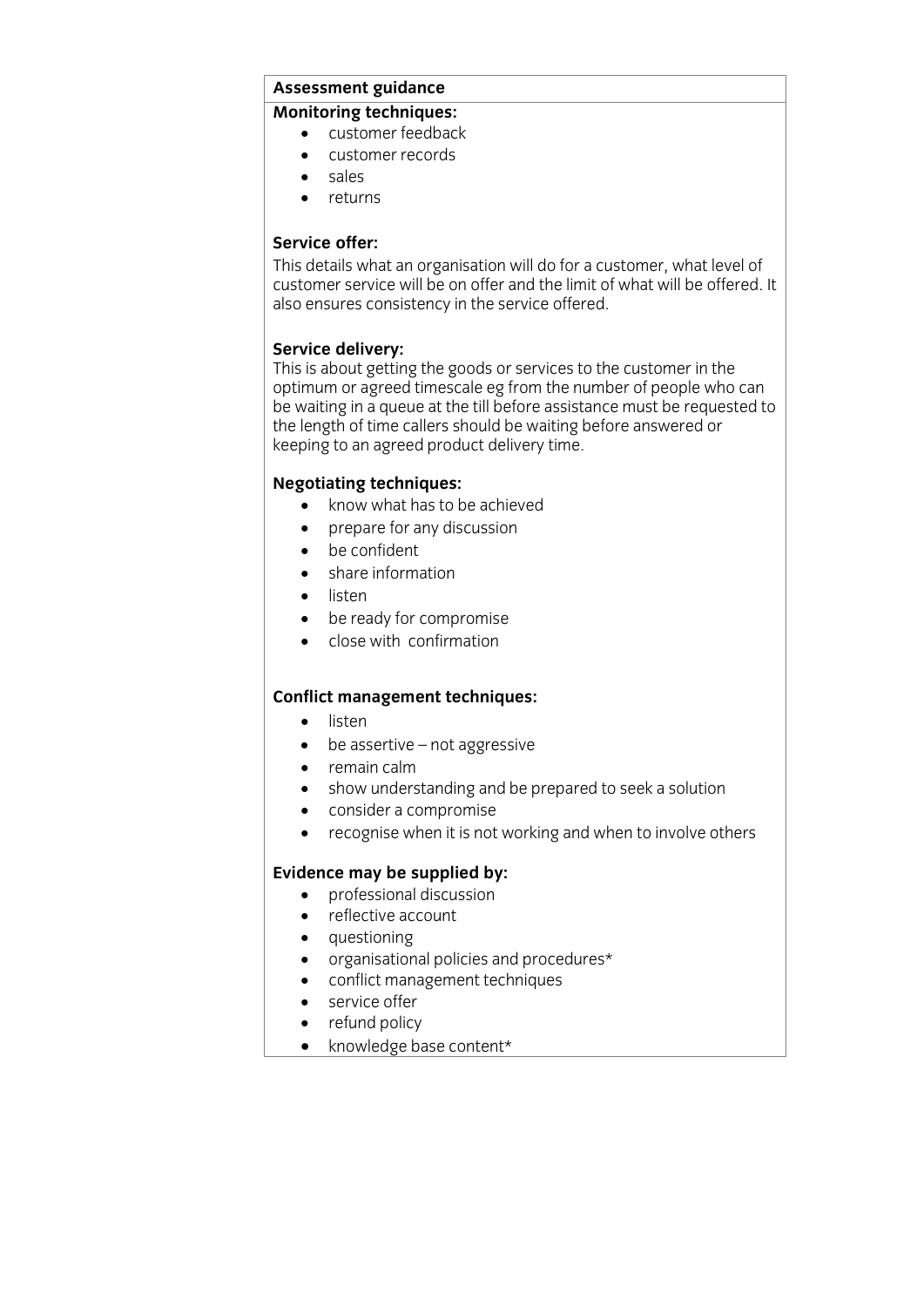## **Learning outcome**<br>The learner will:

2. be able to deal with customers' complaints

### Assessment criteria

The learner can:

- $21$  confirm the 2.1 confirm the nature, cause and implications of customers'
- complaints<br>2.2 take **personal responsibility** for dealing with complaints
- 2.3 communicate in a way that recognises customers' problems and understands their points of view
- $2.4$ explain the advantages and limitations of different complaint response options to customers
- explain the advantages and limitations of different complaint 2.5 explain the advantages and limitations<br>response options to the organisation
- 2.6 keep customers informed of progress
- 2.7 agree solutions with customers that address the complaint and which are within the limits of their own authority
- 2.8 record the outcome of the handling of complaints for future reference
- $2.9$ adhere to organisational policies and procedures, legal and **ethical requirements** when dealing with customers' complaints. complete the complete state of the complete state of the complete state of the complete state of the complete state of the complete state of the complete state of the complete state of the complete state of the complete st

# **Assessment guidance**

Here you will be required to show you have taken responsibility for each of the complaints you have dealt with. You are not required to have resolved them all yourself but to take responsibility by eg escalating the issue, keeping the customer informed of progress and following up with the customer to ensure the complaint has been resolved. Resolved does not mean the customers' complaints have all been upheld but that the customer has been satisfied the complaints process has been carried out. process has been carried out.

- **Cross and responsibilities showing limits of authority** 
	- service offer<br>• handling of c
	- handling of customer issues

### **Legal requirements:**

eg

- Sale of Goods Act (Sale and Supply of Goods to Consumers<br>Regulations)
- Trade Descriptions Act
- Data Protection Act.

- **Ethical requirements:**<br> **•** organisational principles
	- values
	- fairness